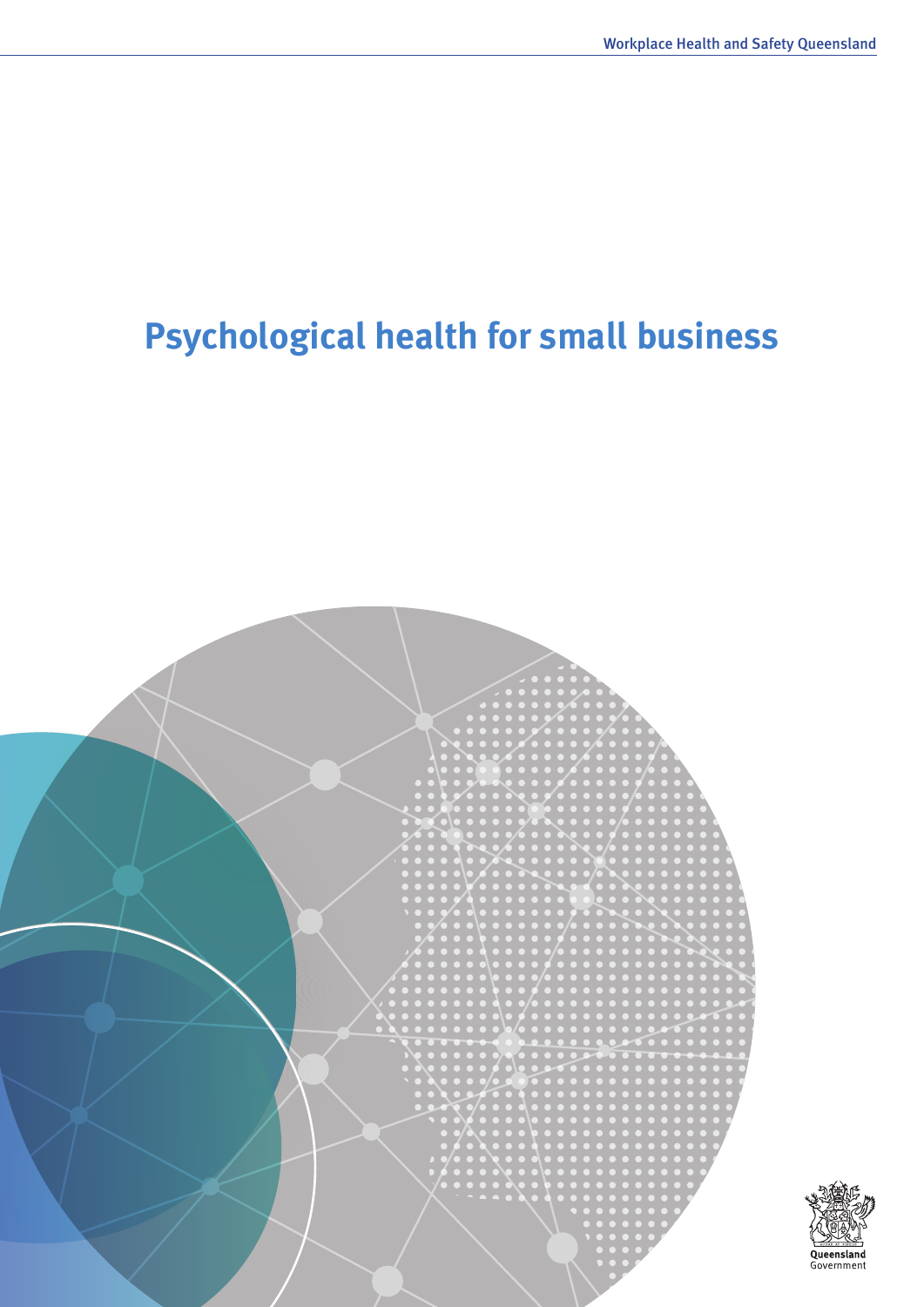## **Psychological health for small business**

Every business, regardless of its size, has a responsibility under the *Work Health and Safety Act 2011* to stop anyone from being killed, injured or becoming ill because of a workplace or the work being done.

A workplace can be any place where work is carried out for a business or undertaking, and could include a work vehicle or a client's home. The law says that everyone working or coming into a workplace has a legal responsibility to look after their own health and safety, and health of others at the workplace.

Workers must not deliberately put themselves or anyone else in danger and must obey any instructions that their employer gives them about health and safety.

Workplace Health and Safety Queensland (WHSQ) considers psychosocial hazards to be a workplace health and safety issue as they can create physical or psychological risk to worker health and safety.

## **What are psychosocial hazards and factors?**

Psychosocial hazards and factors are anything in the design or management of work that increases the risk of work-related stress. A stress response is the physical, mental and emotional reactions that occur when a worker perceives the demands of their work exceed their ability or resources to cope. Work-related stress, if prolonged and/or severe, can cause both psychological and physical harm.

Common psychosocial hazards and factors include:

- high or low job demand
- poor support
- poor organisational change management
- poor organisational justice
- violent or traumatic incidents
- poor environmental conditions
- low job control
- low role clarity
- poor workplace relationships
- reward and recognition
- remote or isolated work.

## **It is good business practice to proactively risk manage by identifying, assessing and controlling psychosocial hazards and factors within the workplace.**

A mentally healthy workplace does not happen by chance or guesswork. You have to think about what could go wrong at your workplace and what the consequences could be. Then you must do whatever you can (in other words, whatever is 'reasonably practicable') to eliminate or minimise psychological health and safety risks arising from your business or undertaking.

This process is known as risk management and to properly manage risks, a person must:

- 1. identify hazards
- 2. assess risks
- 3. control risks
- 4. review control measures to ensure they are working as planned. *Figure 1. The four-step risk management process.*



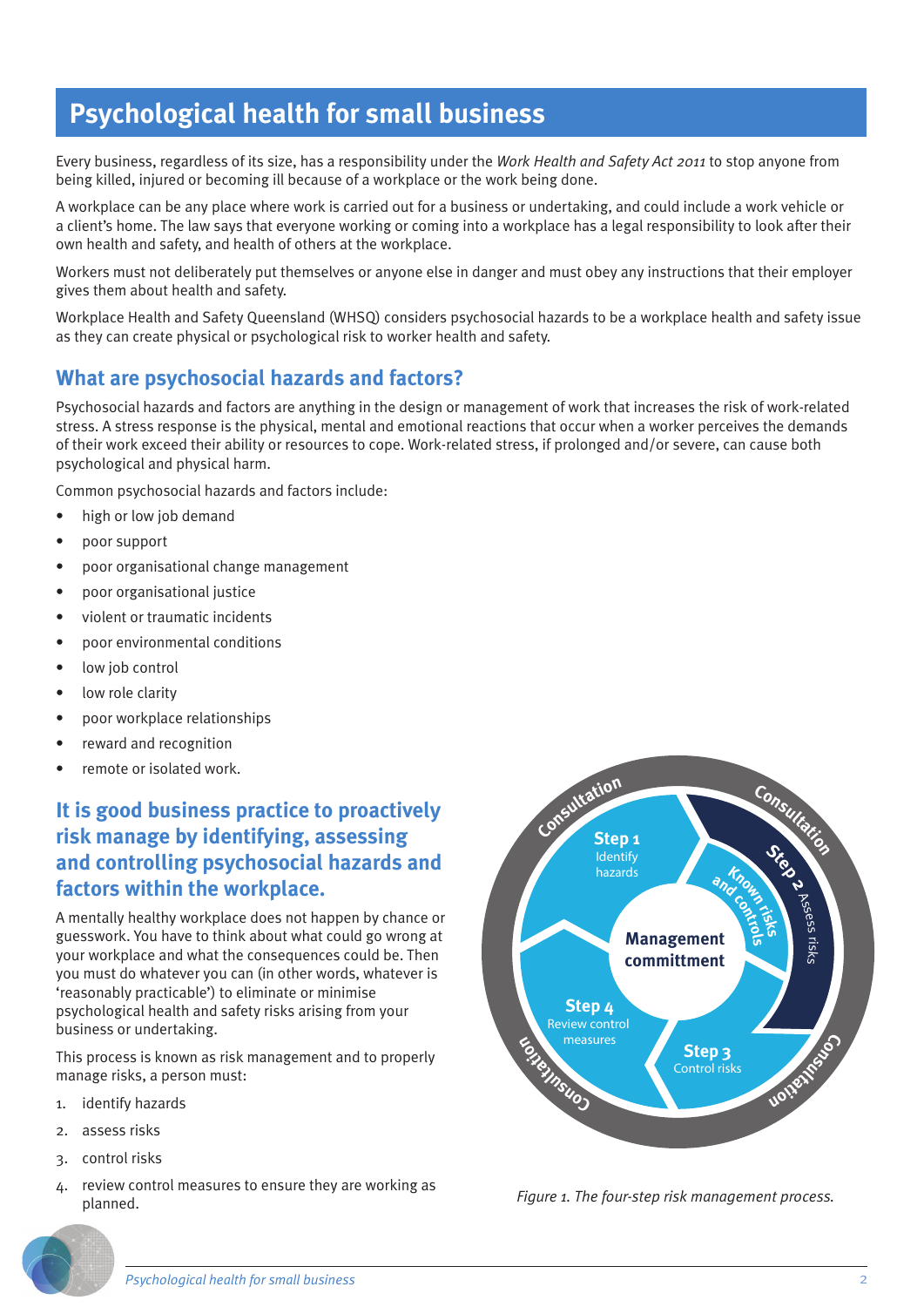## **There are many benefits of a risk management approach**

A risk management approach can assist in eliminating or minimising the risk of exposure to workers so far as is reasonably practicable. The benefits of doing so include:

- reduction in
	- absenteeism
	- incidents
	- workers compensation claims
	- staff turnover
	- recruitment and training costs due to increase staff retention
	- customer complaints
- positive working environment
- $increased$  job satisfaction good morale
- possible increase in productivity
- sound decision making
- improved communication
- loyalty to the workplace.

When left unmanaged, the result of exposure to unmanaged work-related stress can include:

- mental health conditions (e.g. anxiety, depression, post-traumatic stress disorder)
- physical injury or illness (e.g. musculoskeletal disorders, cardiovascular conditions)
- poor health behaviours (e.g. smoking, increased alcohol intake, reduced physical activity).

Small businesses that employ workers need to consider the risks inherent within the job and apply risk management principles to eliminate or minimise these risks.

## **1. Identify the psychosocial hazards and factors**

#### **High and low job demands**

There are many different types of job demands in the workplace, these can vary depending on the nature of work, your industry and location of work. Both high and low levels of job demand can contribute to work related stress. Examples of the type of demands include:

- mental or cognitive demands
- repetitive or monotonous work (low job demands)
- time pressure or role overload
- emotional demands
- physical demands.

#### **Challenging work hours or shift work**

Challenging work hours may arise from situations including:

- night shifts or long shifts (12 or more hours)
- shifts patterns that are unpredictable
- regular or unplanned overtime
- rotating shifts where workers are required to work nights, afternoons and days in quick succession
- shifts that provide inadequate time for sleep and recovery.

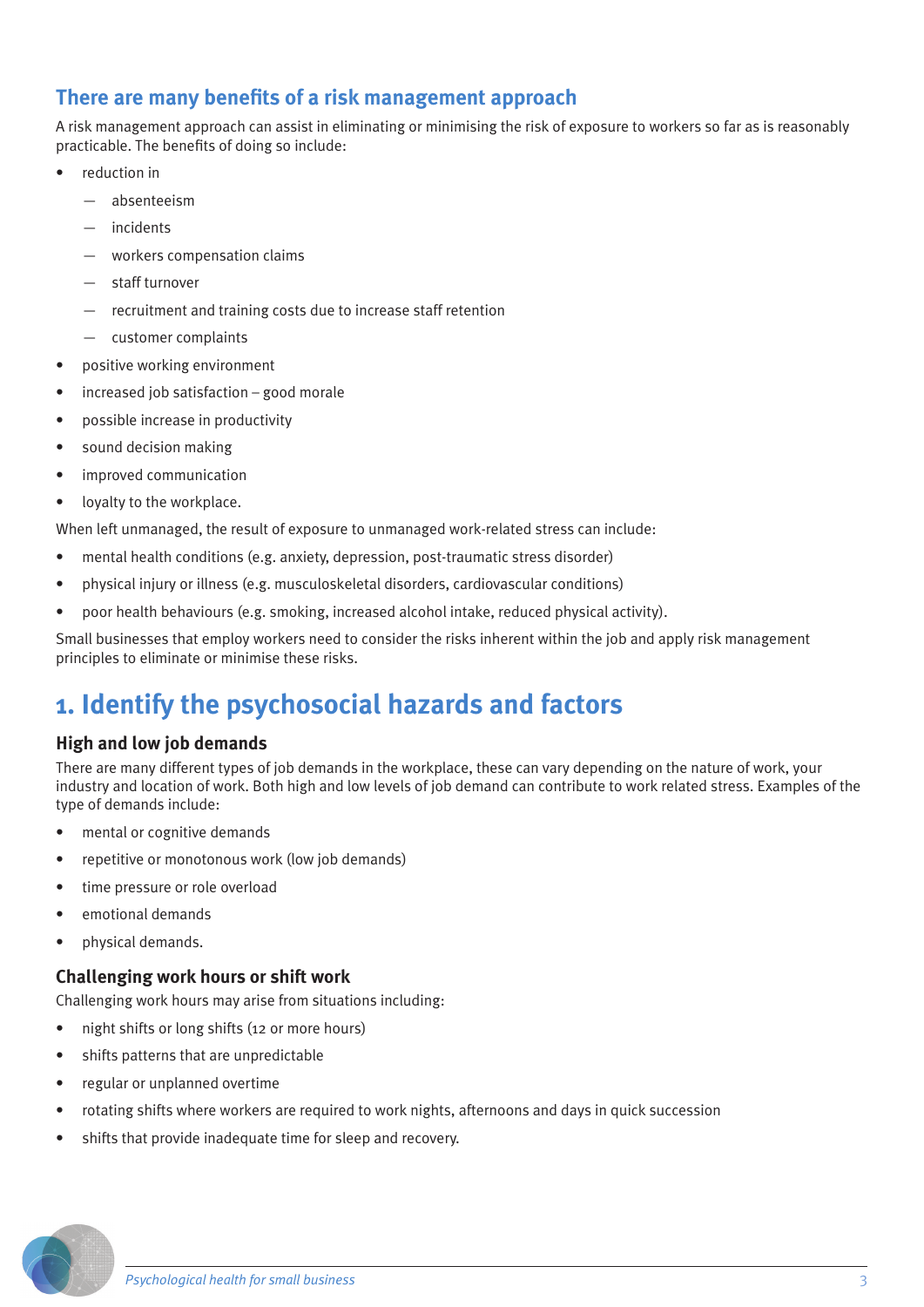#### **Low job control**

Job control involves a worker's ability to influence what happens in their work environment, as well as make decisions about how their work is done and the objectives they work towards. Low job control can occur when:

- work is machine or computer paced
- work is tightly managed and controlled (e.g. scripted call centres with set breaks and rostering)
- workers are overly directed
- workers are unable to refuse to deal with aggressive clients (e.g. police services)
- workers are not involved in decisions that affect them or their clients.

#### **Poor support**

Support refers to the practical assistance and emotional support that team members or managers provide on a day-to-day basis. Poor support can occur when:

- workers who do not work in a team or work in isolation
- geographically dispersed team members or managers
- workers who do not receive feedback on their work or have regular performance discussions with their supervisor
- lack of guidance or information for workers.

#### **Low role clarity**

Role clarity is the degree of certainty with regard to role requirements and responsibilities. Low role clarity can occur when:

- workers may have multiple reporting lines or supervisors and as such may have competing demands
- being asked to undertake a specific task with no instructions or detailed information about requirements
- lack of clarity about what tasks need to be completed, what the deadlines are, and the priorities for individuals, teams and work units
- changing position descriptions and/or areas of responsibility without consultation or discussion.

#### **Poor workplace relationships**

Relationships with managers, peers and subordinates can positively or negatively affect the way a worker feels. Poor workplace relationships can occur when:

- there is work-related bullying, aggression, harassment including sexual harassment, discrimination or other unreasonable behaviours by co-workers, supervisors or clients
- there is conflict between workers and their managers, supervisors or co-workers
- incivility in teams or departments is tolerated by management.

#### **Poor organisational change management**

Change is an inevitable aspect of organisational life and can be essential for future growth. However, poor management of the change process can lead to workers feeling anxious and uncertain about aspects of their work or employment status. Situations that may lead to poor organisational change management:

- disorganisation and lack of planning
- implementing changes without sufficient consultation and stakeholder engagement
- failure to communicate key messages, updates and information about change, which may also lead to informal communication practices
- failure to announce changes in a timely fashion and explain the reasons for change
- inadequate support during transition times.

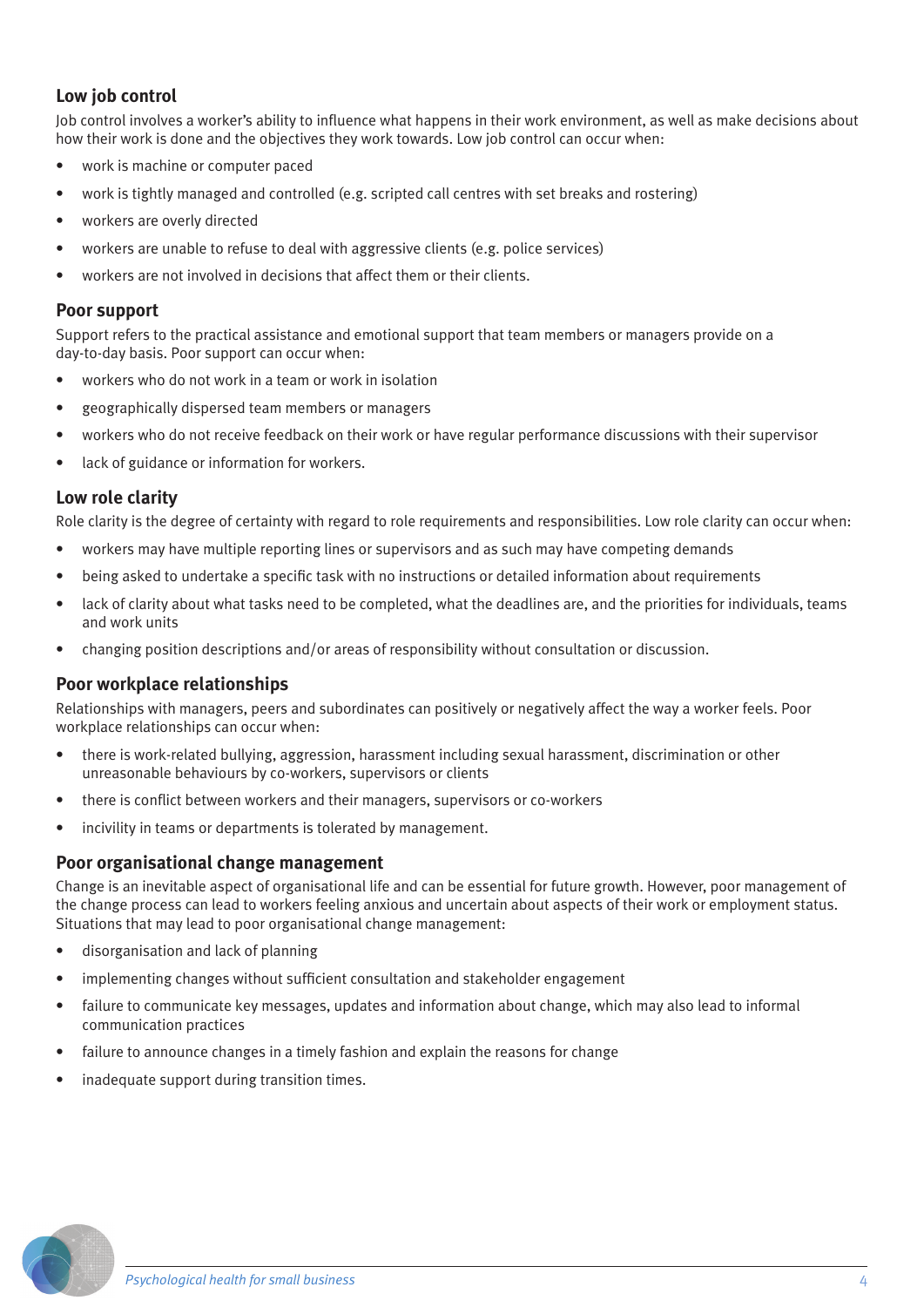#### **Poor organisational justice**

Organisational injustice refers to workers' perceptions of fairness at work and includes procedural and relational fairness. Poor organisational justice can occur when:

- there is a lack of, or inadequate, policies and procedures
- people who will be affected by decisions are excluded from consultation and decision-making processes
- there is a failure to take appropriate action to address inappropriate behaviour, poor performance or misconduct
- there is a lack of communication and transparency regarding organisational direction, strategy, objectives and decisions
- there is bias, impartiality, favouritism and nepotism.

#### **Low recognition and reward**

Recognition and reward refers to the acknowledgement provided to workers resulting in increased feelings of confidence, pride, and being valued for work contributions. Low recognition and reward can occur when:

- there is an absence of appropriate mechanisms and practices for regular performance discussions, performance planning and goal setting
- providing recognition or acknowledgement that is not meaningful, vague, or not attributed to specific situations
- inequitable reward and recognition practices.

#### **2. Assessing the risk**

Once the hazards have been identified the level of risk that the identified hazards present needs to be assessed. Methods of assessing the level of risk include evaluating levels of productivity, rates of absenteeism, gathering information from workers, evaluating morale, and gathering feedback from customers. This information can be captured using tools such as a worker survey, conducting a workplace audit, analysing incident reports, and holding focus groups and/or interviews. You may like to look at the following resources to help you in this process:

- [Psychosocial risk assessment](https://www.worksafe.qld.gov.au/__data/assets/pdf_file/0017/172115/psychosocial-risk-assessment.pdf)
- [How to examine and interrogate workplace data](https://www.worksafe.qld.gov.au/__data/assets/pdf_file/0006/146265/how-to-examine-and-interrogate-workplace-data.pdf)
- [Focus group guide](https://www.worksafe.qld.gov.au/__data/assets/pdf_file/0005/146264/focus-group-guide.pdf).

### **3. Control the risk**

After assessing the risk, the most appropriate control measure(s) that are reasonably practicable in the circumstances need to be selected and implemented. When selecting a particular control measure, it is important to be able to justify why it was chosen over a different measure. It is important in this step of the risk management process that you are consulting with workers on what might be appropriate control measures. The following provides some suggestions, however appropriate control measures will depend upon various hazards and factors unique to your workplace.

#### **High and low job demands**

| D <sub>o</sub>                                                                                                                                                                                                                                                                                                                                                                                                                                                                                                                                                                            | Don't                                                                                                                                                                                                                                                                                                               |
|-------------------------------------------------------------------------------------------------------------------------------------------------------------------------------------------------------------------------------------------------------------------------------------------------------------------------------------------------------------------------------------------------------------------------------------------------------------------------------------------------------------------------------------------------------------------------------------------|---------------------------------------------------------------------------------------------------------------------------------------------------------------------------------------------------------------------------------------------------------------------------------------------------------------------|
| Hold regular team meetings to discuss projected<br>workload for the following week and address<br>anticipated absences.<br>Meet with individuals to discuss workload and identify<br>challenges encountered or anticipated.<br>Develop personal work plans to ensure workers are<br>aware of their job responsibilities.<br>Identify peaks and troughs for workload and<br>incorporate into staffing rosters.<br>Allocate resources such as time and equipment to<br>ensure workers can undertake their jobs properly.<br>Ensure utilisation of skills within everyday work.<br>$\bullet$ | Ask people to undertake tasks they are not trained or<br>skilled to do.<br>Expect people to work longer hours than rostered to<br>complete tasks.<br>Increase an individual's workload without appropriate<br>resources for the task.<br>Under-utilise skills.<br>Limit workers to repetitive and monotonous tasks. |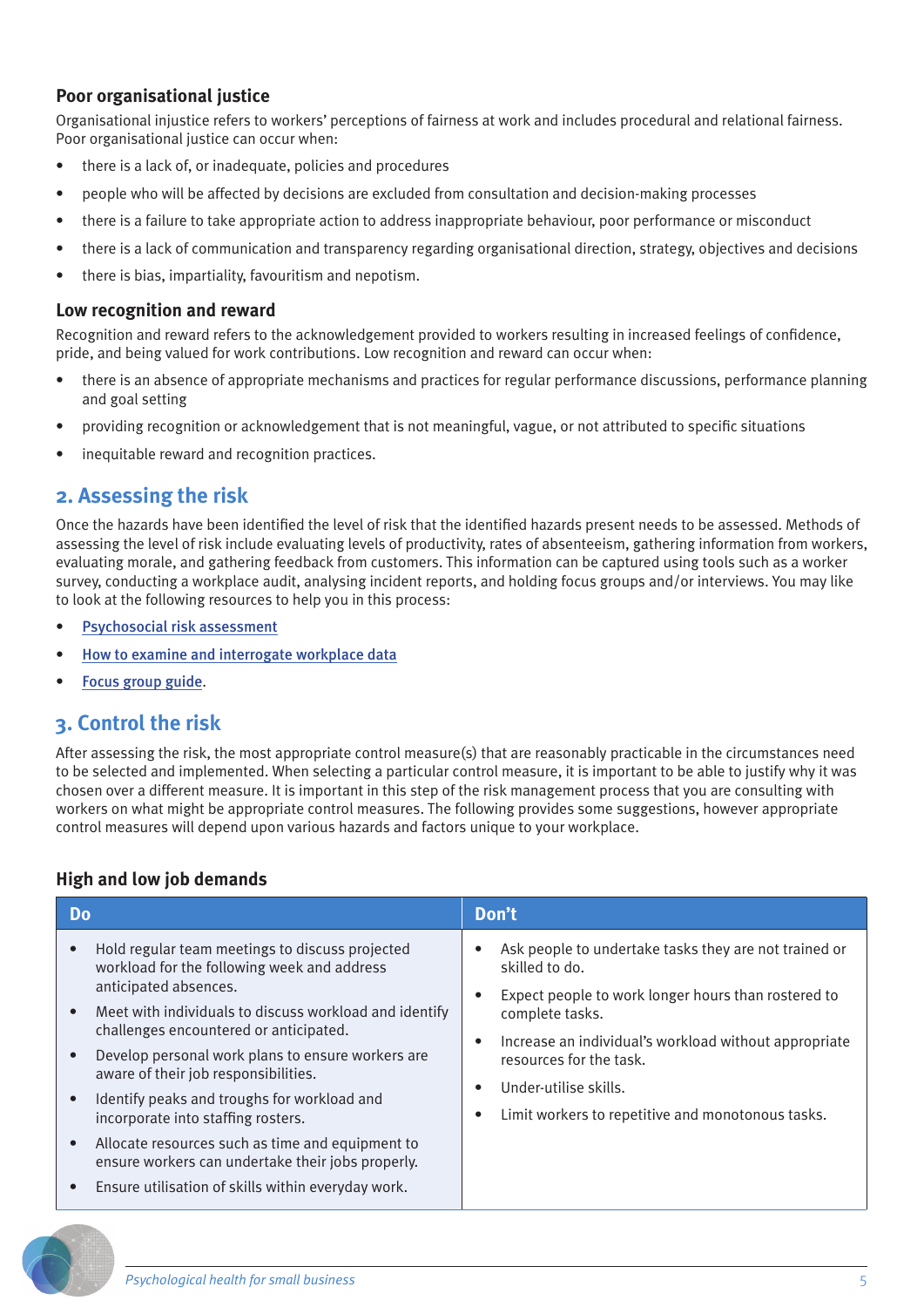| Do        |                                                                                                                                          | Don't |
|-----------|------------------------------------------------------------------------------------------------------------------------------------------|-------|
| $\bullet$ | Ensure workers have adequate time management skills<br>and provide training where needed.                                                |       |
|           | Give realistic deadlines.                                                                                                                |       |
|           | Rotate job tasks for repetitive or highly demanding<br>tasks or to reduce exposure time for workers' dealing<br>with aggressive clients. |       |
| $\bullet$ | Minimise environmental stressors (e.g. noise, heat,<br>vibration).                                                                       |       |

## **Low job control**

| Do |                                                                                                                     | Don't     |                                                                                                               |  |  |                           |
|----|---------------------------------------------------------------------------------------------------------------------|-----------|---------------------------------------------------------------------------------------------------------------|--|--|---------------------------|
|    | Engage workers in making decisions about the way<br>they do their work.                                             | $\bullet$ | Expect workers to stay after hours without prior<br>consultation.                                             |  |  |                           |
|    | Allow workers to participate in the decisions making<br>processes about issues that affect their work.              | $\bullet$ | Dictate how workers are to carry out all duties involved<br>in their role - provide some autonomy in decision |  |  |                           |
|    | Performance review processes can be an opportunity<br>for workers to have input into the way they do their<br>work. |           |                                                                                                               |  |  | making wherever possible. |
|    | Provide opportunities for skill development.                                                                        |           |                                                                                                               |  |  |                           |

## **Poor support**

| Do.                                                                                                                                              | Don't                                                                                                                                 |
|--------------------------------------------------------------------------------------------------------------------------------------------------|---------------------------------------------------------------------------------------------------------------------------------------|
| Provide a workplace culture that supports open<br>$\bullet$<br>communication so workers feel comfortable in<br>discussion issues.                | Use performance tools as a disciplinary measure.<br>Discriminate against people or use bullying as a tactic<br>to elicit performance. |
| Provide training, skill development and employee<br>$\bullet$<br>assistance service to workers.                                                  |                                                                                                                                       |
| Promote work-life balance by allowing for flexibility.<br>$\bullet$                                                                              |                                                                                                                                       |
| Utilise regular performance reviews as a time to<br>$\bullet$<br>provide support and constructive advice for future<br>performance.              |                                                                                                                                       |
| Provide opportunities for career and professional<br>$\bullet$<br>development (e.g. acting in managerial roles during the<br>manager's absence). |                                                                                                                                       |

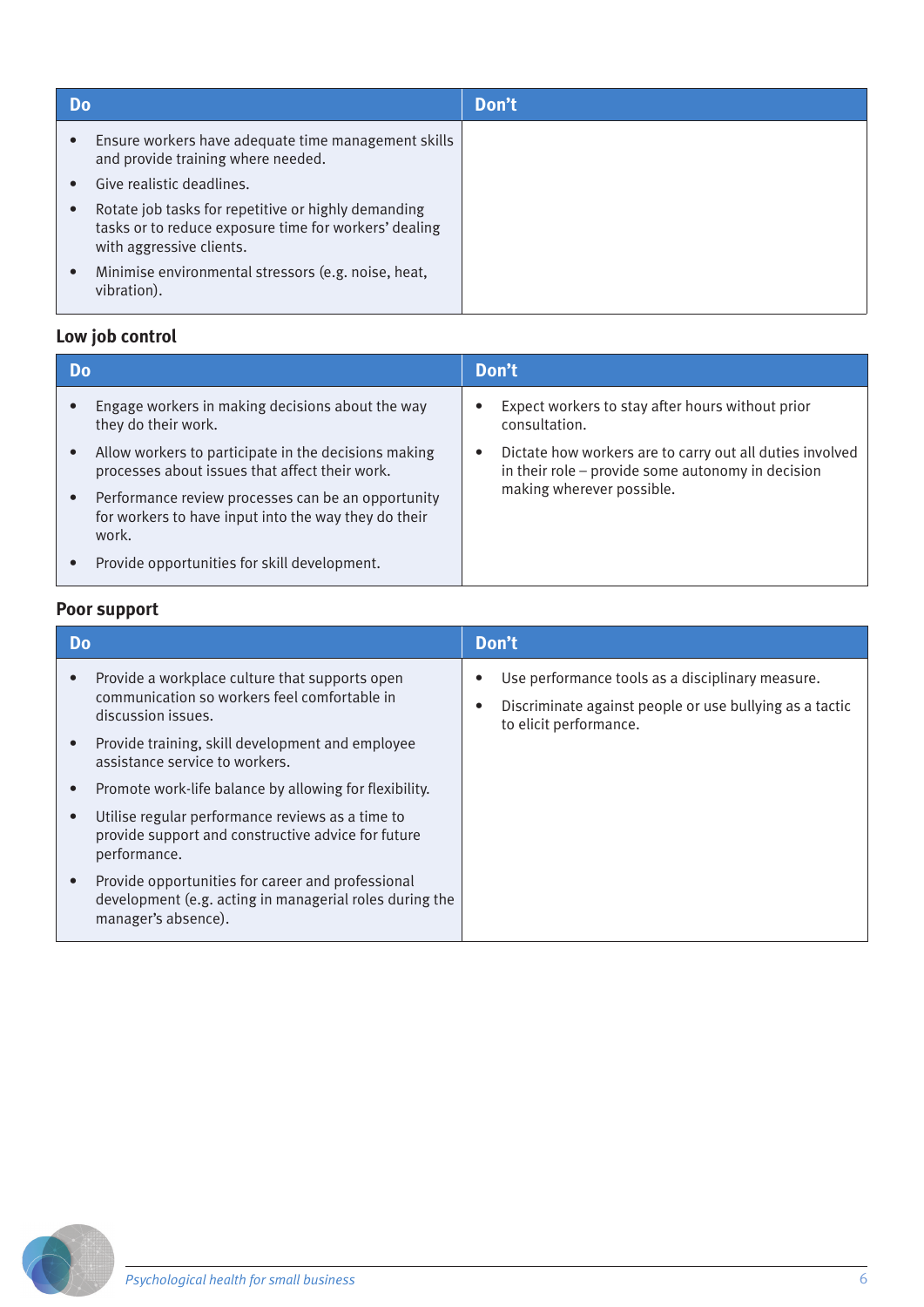## **Low role clarity**

| <b>Do</b>                                                                                                                                                                                                                                                                                                                                               | Don't                                                                                 |
|---------------------------------------------------------------------------------------------------------------------------------------------------------------------------------------------------------------------------------------------------------------------------------------------------------------------------------------------------------|---------------------------------------------------------------------------------------|
| Provide up-to-date position descriptions.<br>Provide an organisational chart-enables clear view of<br>structure and communication channels.<br>Provide an induction to all new workers.<br>Develop personal work plans.<br>Discuss roles and work plans at team meetings.<br>Ensure workers have clear goals and performance<br>$\bullet$<br>standards. | Change job functions or position descriptions without<br>consultation and discussion. |
|                                                                                                                                                                                                                                                                                                                                                         |                                                                                       |

## **Poor workplace relationships**

| Do |                                                                                                                                                                                        | Don't                                                                   |
|----|----------------------------------------------------------------------------------------------------------------------------------------------------------------------------------------|-------------------------------------------------------------------------|
|    | Provide education on work-related bullying, violence<br>and conflict resolution.                                                                                                       | Allow unacceptable behaviour to continue.<br>Leave conflict unresolved. |
|    | Define what is acceptable behaviour within the<br>workplace (e.g. code of conduct).                                                                                                    |                                                                         |
|    | Promote communication within and between teams.                                                                                                                                        |                                                                         |
|    | Provide information on support services available and<br>how to access them such as an employee assistance<br>program.                                                                 |                                                                         |
|    | Put processes in place which address action to be<br>taken in the event behaviour is unacceptable<br>(e.g. complaints handling and investigations,<br>potential disciplinary actions). |                                                                         |
|    | Treat each case individually and ensure that it is<br>addressed in a fair and just manner.                                                                                             |                                                                         |

#### **Poor organisational change management**

| Do        |                                                                                                                           | Don't |                                                                                                            |
|-----------|---------------------------------------------------------------------------------------------------------------------------|-------|------------------------------------------------------------------------------------------------------------|
| $\bullet$ | Involve workers in the change process via<br>communication and consultation.                                              |       | Disregard the impact it may have on individuals or<br>teams, as even minor changes can affect individuals. |
| $\bullet$ | Identify the key issues of the change and provide<br>information to workers.                                              |       | Keep workers in the dark – keep them informed.                                                             |
| $\bullet$ | Ensure workers are informed of the implications of the<br>change on their respective positions and roles.                 |       |                                                                                                            |
| $\bullet$ | Identify methods of communication to meet the<br>needs of workers in advising of the change process-<br>meetings, emails. |       |                                                                                                            |